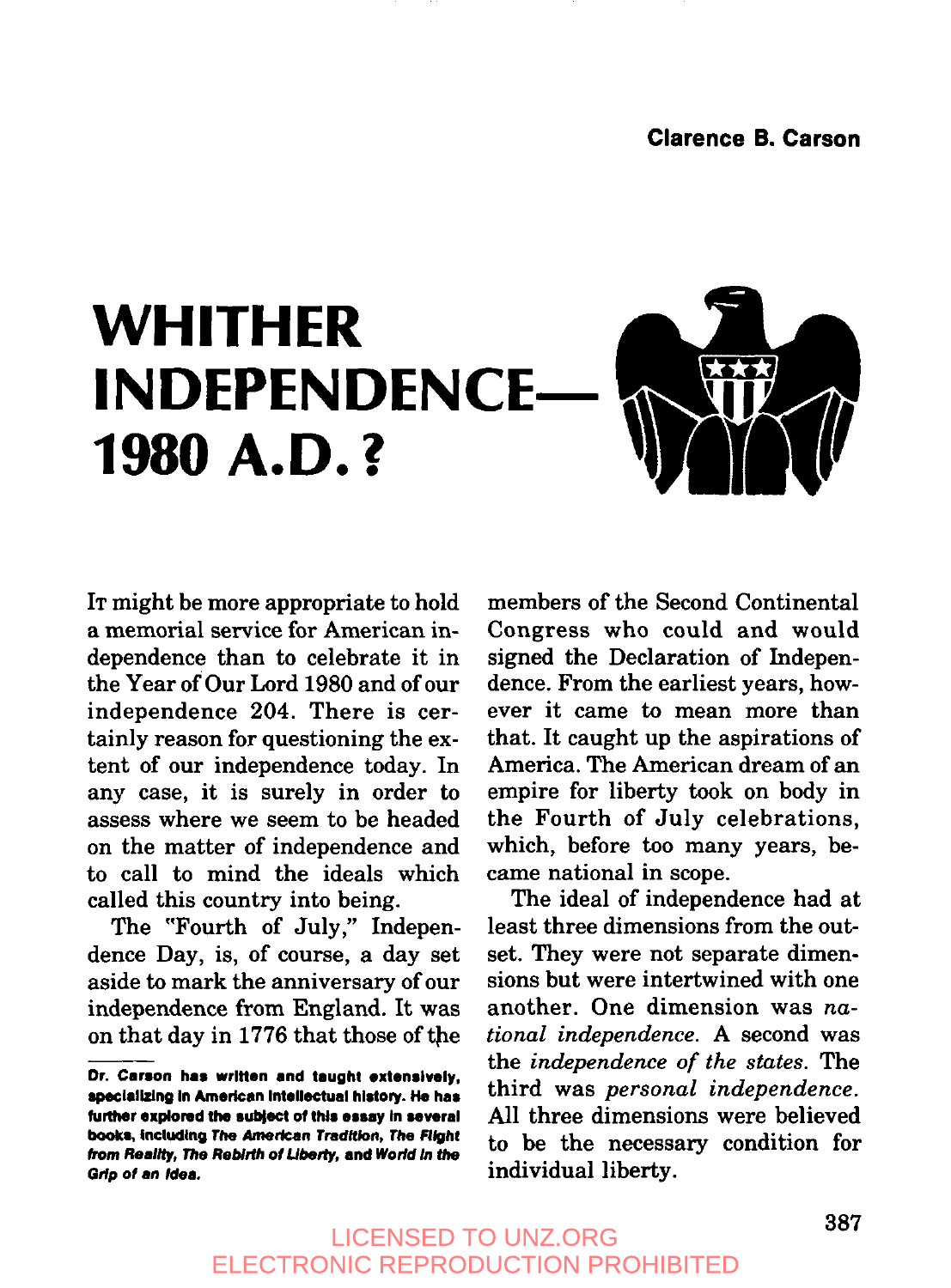Almost from the beginning, national independence meant much more than removing English political control from America. It meant that, of course, and that was what the Declaration of Independence was about. Beyond that, however, thoughtful Americans were not long in concluding that it would be best to follow a politically independent course toward Europe generally. To that end, provisions should be made to retire the foreign debt, the United States should avoid making alliances which entangled them in European quarrels, and, in general, avoid dependence on foreign governments.

George Washington stated the ideal clearly and directly, yet diplomatically, in his Farewell Address:

The great rule of conduct for us in regard to foreign nations is, in extending our commercial relations to have with them as little *political* connection as possible. So far as we have already formed engagements let them be fulfilled with perfect good faith. Here let us stop.

He went on to point out that the United States enjoyed the advantage of distance from Europe and could, by making the effort, gain the necessary respect to have other nations leave us alone. He recommended independence strongly:

Why forego the advantages of so peculiar a situation? Why quit our own to stand upon foreign ground? Why, by interweaving our destiny with any part of Europe, entangle our peace and prosperity in the toils of European ambition, rivalship, interest, humor, or caprice?

He made clear, however, that in recommending independence he was appealing to enduring principles, not simply a favorable set of circumstances:

Harmony, liberal intercourse with all nations are recommended by policy, humanity, and interest. But even our commercial policy should hold an equal and impartial hand, neither seeking nor granting exclusive favors or preferences **¯..,** constantly keeping in view that it is folly in one nation to look for disinterested favors from another; that it must pay with a portion of its independence for whatever it may accept under that character .... There can be no greater error than to expect or calculate upon real favors from nation to nation.

But this was more than presidential rhetoric; it was the cogent statement of what was an American ideal in the nineteenth century. While he was President, Washington had to take a stand on American national independence. When war broke out in Europe in the wake of the French Revolution, both France and England tried to involve the United States in it. Washington proclaimed the neutrality of the United States, and this proclamation was later affirmed by the Congress.

During the Napoleonic Wars other Presidents and Congresses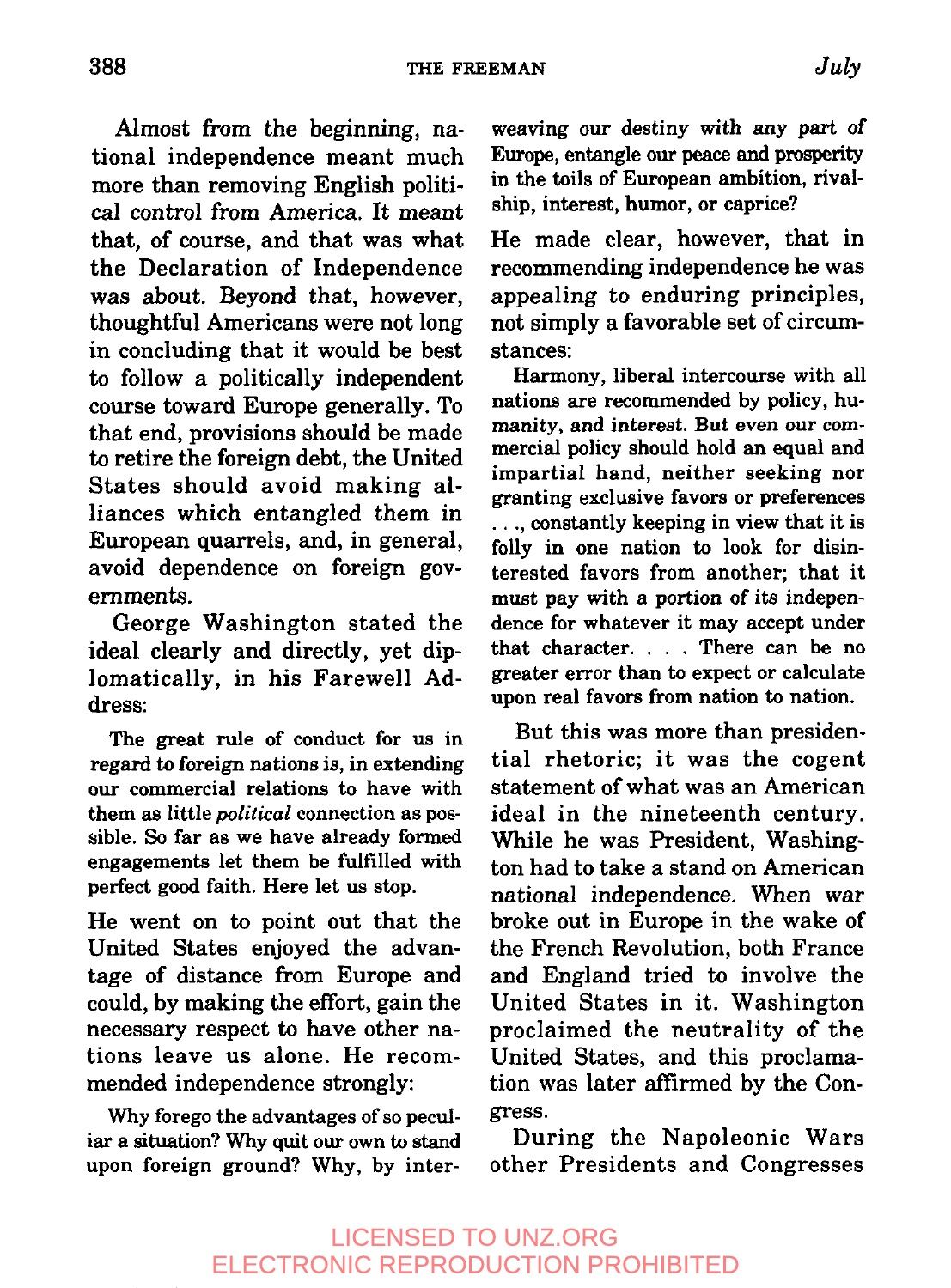took even stronger action to follow an independent course. There was the Embargo Act of 1807, the Non-Intercourse Act of 1809, and Macon's Bill Number 2, passed in 1810. Finally, when the United States went to war against England in the War of 1812, it did so independent of the other warring powers, or, as President Madison put it in his war message: "avoiding all connections which might entangle it in the contest or views of other powers.  $\dots$ ."1 Indeed, until well into the twentieth century, the United States followed a resolutely independent course in international affairs.

### **National independence trom Control by Foreign Nations**

National independence, then, means the independence of the United States government from domination, control, or political influence of foreign nations. It carries with it, of course, the freedom of the American people from such domination or control. It does not connote any opposition to trade, exchanges, or discourse between the people of the United States and those of other lands nor of the dependencies and interdependencies that may arise from these activities. And it certainly does not mean that the government of the United States is independent of the electorate, nor the branches of the government entirely independent of one another, nor

that the federal government is independent of the states.

The original states were independent of the United States government in that they existed prior to the national government. They were formed before the Articles of Confederation were adopted. They had governments and constitutions of several years standing when the United States Constitution was ratified. They retained most of their independence under the Constitution, and when new states came into the union they shared in such independence.

The federal system of government was devised for the purpose mainly of enabling the states to retain their independence. There was some talk at the Constitutional Convention of a consolidated government under which the states would become mere appendages. The idea did not gain favor. On the other hand, there was much sentiment in favor of a general government which would not be dependent upon the states for its revenue and force. They attempted to resolve the problem by tracing the authority and power of the general government to the people. This is not only stated in the Preamble-"We the people of the United States ... do ordain and establish this Con-

stitution for the United States of America"--but also by the method of ratification and choosing those who would govern.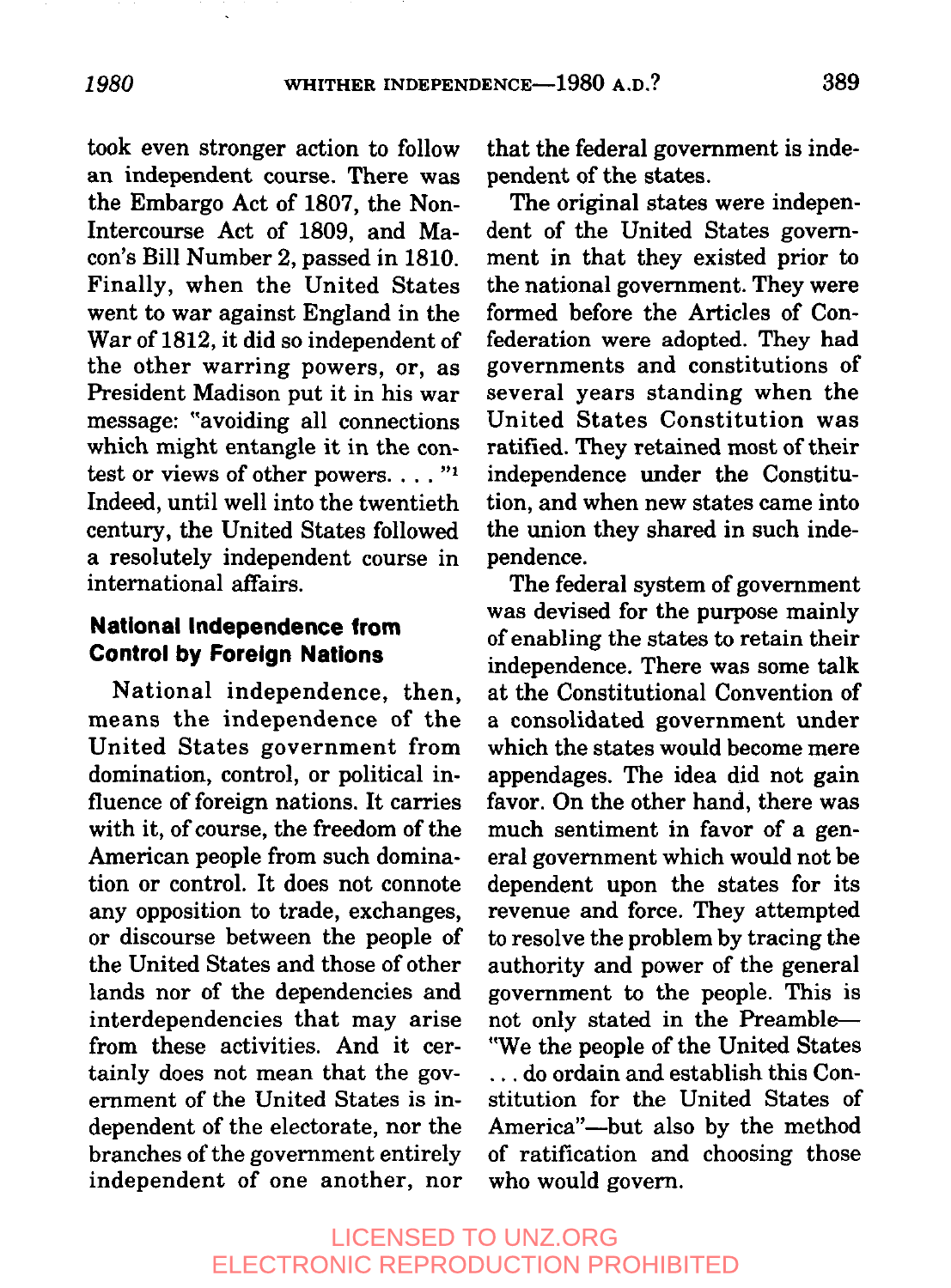There are some lines of dependence running both ways between the United States government and those of the states. For example, the original states were to come into the union by holding ratifying conventions. The initiative for doing so rested with the states. (The question never was answered as to what would happen to a state which did not ratify the Constitution, and the document itself is silent on the point.) Elections are held within states for Federal officeholders, and some of the rules are left to state determination. Moreover, in the original Constitution, Senators were to be appointed by state legislatures. The states are dependent upon the United States government for the conduct of foreign relations, for the regulation of commerce, and to "suppress Insurrections and repel Invasions." Also, the United States is charged with guaranteeing to each state a republican form of government.

#### **Independence of the States**

The ideal, however, was the independence of the states. At one place in the Constitution, as noted, the general government is authorized to suppress insurrections. At another, however, it says that "on the Application of the Legislature, or of the Executive (when the Legislature cannot be convened)" the United States shall protect each of them

"against domestic violence." The tendency of this is to leave to the states the initiative in seeking aid from the general government.

The crucial point, though, is that the powers to be exercised by the states are not set forth in the United States Constitution. They do not, therefore, derive from it. Certain powers are denied to the states. For example, "No State shall enter into any Treaty, Alliance, or Confederation. . . ." Beyond the denial of certain powers to the states, however, there is only the provision of the Tenth Amendment: "The powers not delegated to the United States by the Constitution, nor prohibited by it to the States, are reserved to the States respectively, or to the people." In short, the powers of the states have an origin independent of the United States. They exist in their own right and are not derivative.

There are beliefs so firmly ingrained, so generally accepted, and so much a part of a people's make-up that they do not feel a need to make extended statements about them. The belief in the desirability of personal independence was like that for Americans. They made no proclamations about it, issued no manifestos, nor ever set aside a day for it. (One exception comes to mind, the Declaration of Female Independence set forth in the 1840s. But that had political overtones.) Americans were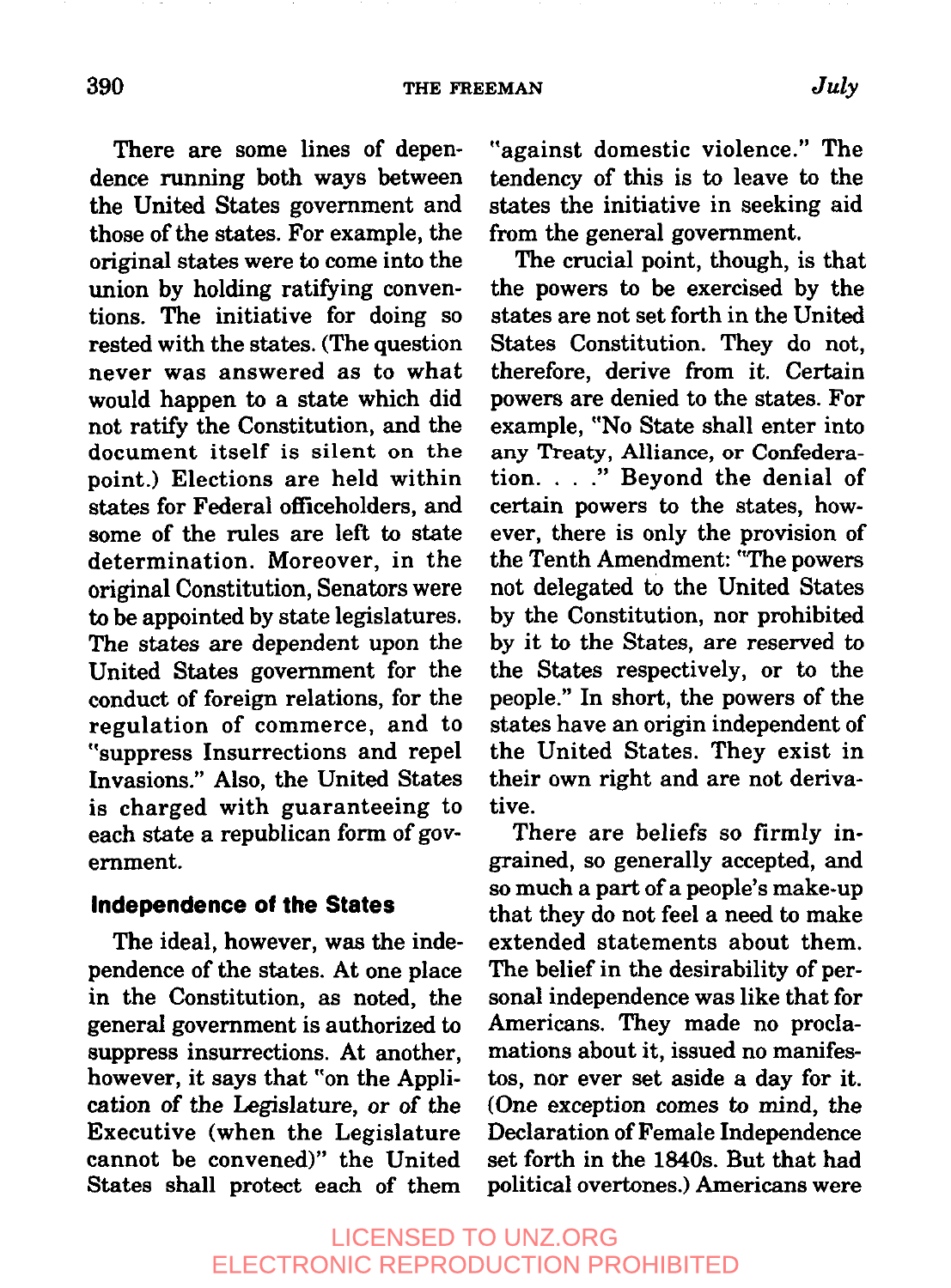long vocal about their rights. Individual liberty was the subject of treatises, declamations, essays, and even poems. As George Washington said in his Farewell Address, "Interwoven as is the love of liberty with every ligament of your hearts, no recommendation of mine is necessary to fortify or confirm the attachment."

#### **independence of the individual**

By contrast, the desirability of persona] independence was an assumed value. One can glean it from folk sayings such as that a man ought to stand on his own two feet, that he ought to be beholden to no one, and the longing with which boys looked forward to becoming men of their own. The belief in it as a value did lead some to write essays on self-reliance. It was the usually unstated means to the widely valued end of self-fulfillment. It moved Jefferson to write these words in favor of the agricultural over the industrial way of life: "Those who labor in the earth," he said, "are the chosen people of God, whose breasts he has made his peculiar deposit for substantial and genuine virtue. It is the focus in which he keeps alive that sacred fire.... It is the mark set on those, who not looking up to heaven, to their own soil and industry, as does the husbandman, for their subsistence, depend for it on casualties and caprice of customers. Dependence begets subservience and venality, suffocates the germ of virtue, and prepares fit tools for the designs of ambition. . . ." Whether Jefferson was correct or not about the virtues of the agricultural life, he bespoke a common belief in the necessity of personal independence as the bulwark of a free republic. As he put it, "It is the manners and spirit of a people which preserve a republic in vigor. A degeneracy in these is a canker which soon eats to the heart of its laws and constitution." $2$ 

If one man had to be chosen as the apostle of personal independence in America, Iwould nominate Benjamin Franklin. He did not write much directly about it, yet it was the central concern of so much that he did write in Poor Richard's Almanac. Note these admonitions about going into debt:

**¯ . .** Then since, as he [Poor Richard] says, *The Borrower is a Slave to the Lender, and the Debtor to the Creditor,* disdain the Chain, preserve your Freedom; and maintain your Independency: Be industrious and free; be frugal and free.<sup>3</sup>

Franklin wrote ever and again about the importance of work, of rising early, of applying oneself diligently, of doing without luxuries, of saving, of investing, and so on. He did not always connect these admonitions with independence, but he did often enough to make clear that it was a central goal, as when he said: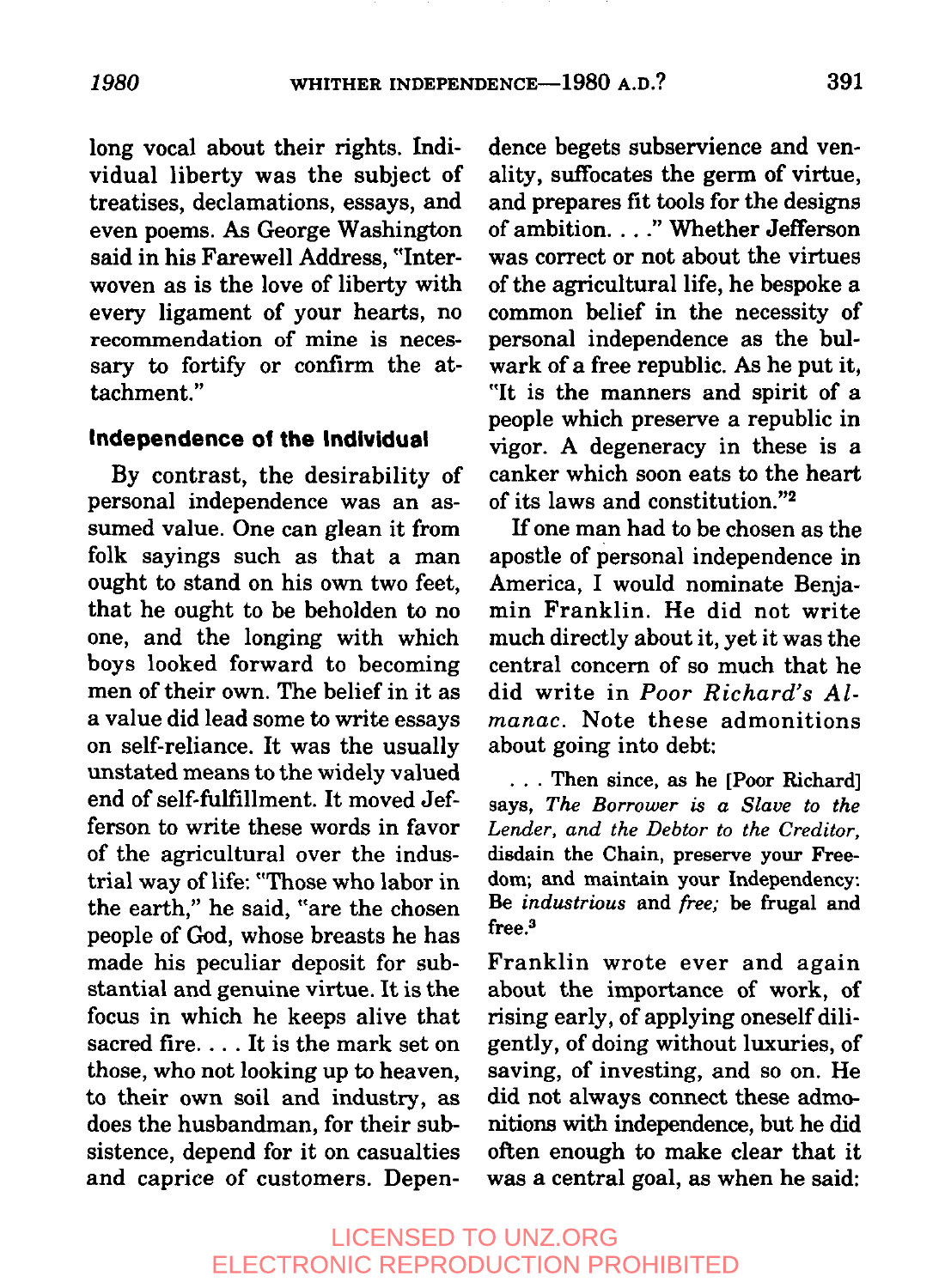*~'Frugality* and *Industry* freeing me from my remaining debt, and producing affluence and independence ....<sup>74</sup>

Perhaps the best evidence of all of the role of the ideal of personal independence is the great propulsive migrations by which America was settled. In the hope of independence, people crossed the ocean, went into the wilderness, hacked out a clearing, built rude houses, and sought to make a living. In the same quest, they moved out upon the Great Plains, devised ways to turn the heavy sod, learned to make do without trees, and began to produce the great quantities of grain for which America became famous. Nor did it end there. Others sought passes through the Rocky Mountains, loaded their Conestoga wagons, and pressed on to the Pacific. The vision that drew them was of a place of their own, hopefully fertile, where a man might raise his children in independence, and look after his own. This quest was in considerable measure the saga of America.

#### **Avoid Entangling Alliances**

George Washington believed that the key to national independence was to abstain from *permanent* alliances with foreign powers. Temporary alliances might properly be formed from time to time for joint purposes. He approved, too, acting with other peaceful nations to ad-

vance rules of trade and exchange. For example, presumably he would have favored such things as international copyright agreements. My main point, however, is that it was the permanency of alliances that he thought crucial. *Entangling* alliances were also often proscribed in the early years of the Republic. Those are alliances in which there are prior commitments to actions in which one may be drawn by other nations.

There is a clue in this to the maintenance of independence, whether of -nations, states within a nation, or individuals. As noted earlier, independence does not imply a lack of relations with others. Indeed, there is some measure of dependency entailed in all interaction; production, construction, trade, commerce, sports, entertainment, public worship, communications, and so on, require interdependency. To forgo this would be to forgo all social cooperation, and if it were consistently carried out life itself would become impossible.

The distinction is not between independence and dependence or interdependence; rather, as Thomas Jefferson suggested, it is between independence and *subservience.* To put it another way, independence is threatened or being lost at the point at which dependence becomes subservience.

When does dependence become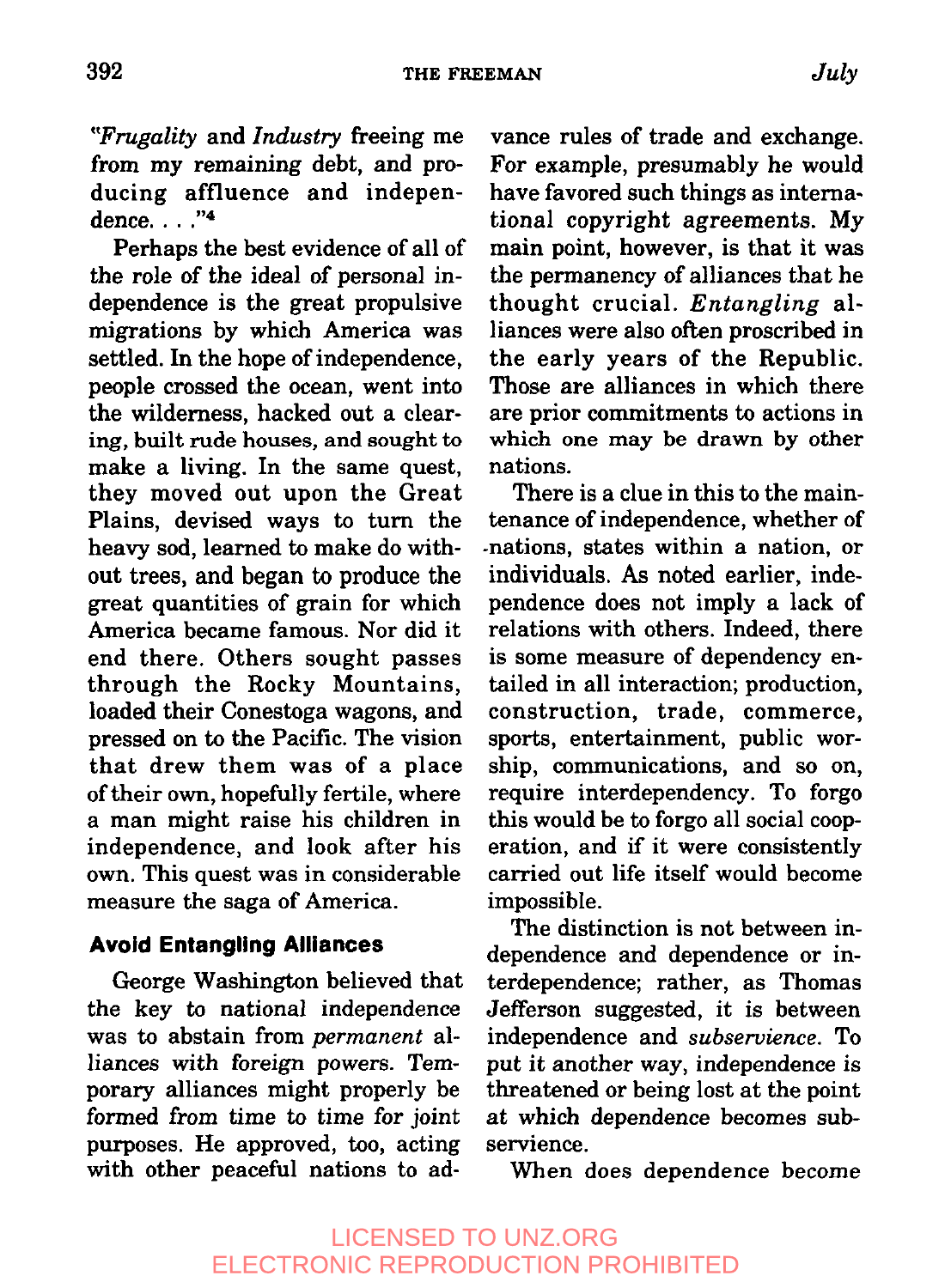subservience? Dependence is on the way to becoming, if it has not already become, subservience when it becomes permanent. Dependence is headed for subservience when one becomes so entangled with others in interdependency that he can no longer determine his course. To put it more broadly, dependency becomes subservience at the point at which one party regularly serves the other(s) at the behest of the latter. When interdependence loses its mutuality, subservience follows.

#### **Seeds of Servitude Within the Family**

Pathological conditions that sometimes develop in childrenparent relationships illustrate the permanency factor. Infants and small children are dependent upon their parents, more or less absolutely. As the children grow up, they learn and are taught how to become progressively independent. If, however, the child insists upon being served by his parents regularly after he could do for himself, he is trying to induce servitude into the relationship. On the other hand, if parents cling to their grown children, insist on their living at home and doing for them, that can become a form of servitude. Permanent dependency begets servitude.

Entanglement is the mode of collectivism. Collectivist democracy is a device for getting everyone's affairs entangled with everyone else's. Collectivism proceeds by describing our interdependencies as requiring common decisions. The decisionmaking process—the vote—becomes a means for rigidifying interdependency as entanglement.

Americans are by way of losing their independence. Individuals are becoming increasingly dependent upon government, and the dependence is becoming fixed. The states have lost much of their independence by changes in their relation to the federal government. Our national independence has been seriously compromised by both entangling alliances and by the belief that we should only act in foreign affairs in concert with other nations.

It is an attractive notion that Americans have been seduced into yielding up their independence, that they have been surreptitiously induced to sell their heritage for a mess of pottage, so to speak. It is not only attractive, but much evidence could be adduced in support of the notion. Undoubtedly, politicians have laid great emphasis upon the gains and downplayed the costs when they were advancing their programs. Undoubtedly, too, many intellectuals have drawn beautiful word pictures of the future their ideas would bring into being when put into effect. The thrust to socialism, by which so much of independence is being lost, has been ad-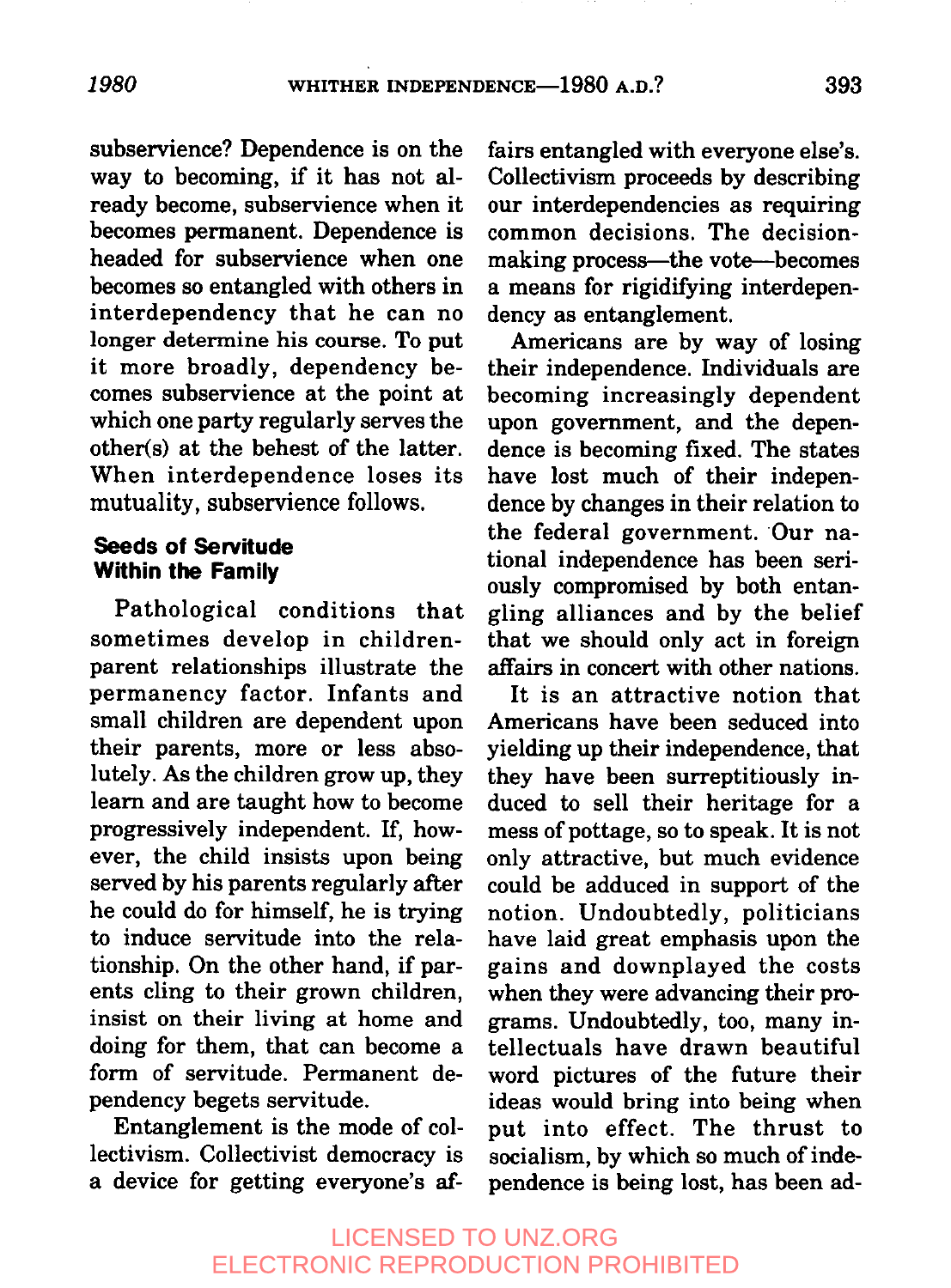vanced by every artifice known to man.

That, however, is a considerable distance from being the whole story. The Founders of the United States, who knew next to nothing about what we call socialism, would not have been surprised by the loss of independence by Americans. Many of them feared that the Republic they brought into being, the federal system they devised, and the rights they proclaimed would not last. They knew that constitutions are but pieces of paper unless men breathe life into and sustain them. They knew what we seem to have forgotten, that governments are derivative not originative, and that republican governments derive their style and modes from the life of the people. When these have degenerated, the people will be "fit tools," as Jefferson put it, "for the designs of ambition," and rule will be by those who are most proficient in drawing up such designs.

### **Government Is Not Creative**

The late Ludwig von Mises concluded that government cannot create money. On the contrary, money comes into currency by the valuations people place on certain goods as money. Governments can adopt such currency; they can place their stamp upon it, but its value does not derive from government. They can, of course, debase it, counterfeit it, and flood the market with simulacrums of it. In short, they can exploit it, but they cannot create it.

In like manner, personal independence, the independence of states, and national independence arise from the habits and spirit of a people. If they are not there government cannot create them. If they are there, representative governments have rough sledding in debasing them. In fact, representatives lack the incentive for attempting it.

My point is this. Americans, by and large, lost the habits and spirit of independence before they yielded it up by way of government action. As recently as 1914, say, the United States was following a resolute course of national independence. The states were still on their historic path of independence from the general government. (It should be noted, however, that the Seventeenth Amendment had just been ratified, providing for the direct election of Senators, thus removing some of a state's leverage in maintaining independence.) Nor had the populace become dependent upon government to any significant degree.

Nonetheless, increasing numbers of Americans were already developing habits of dependence. Millions of Americans were going into factory, mine, and mill for work. There they became dependent upon others to provide them with a job. Millions of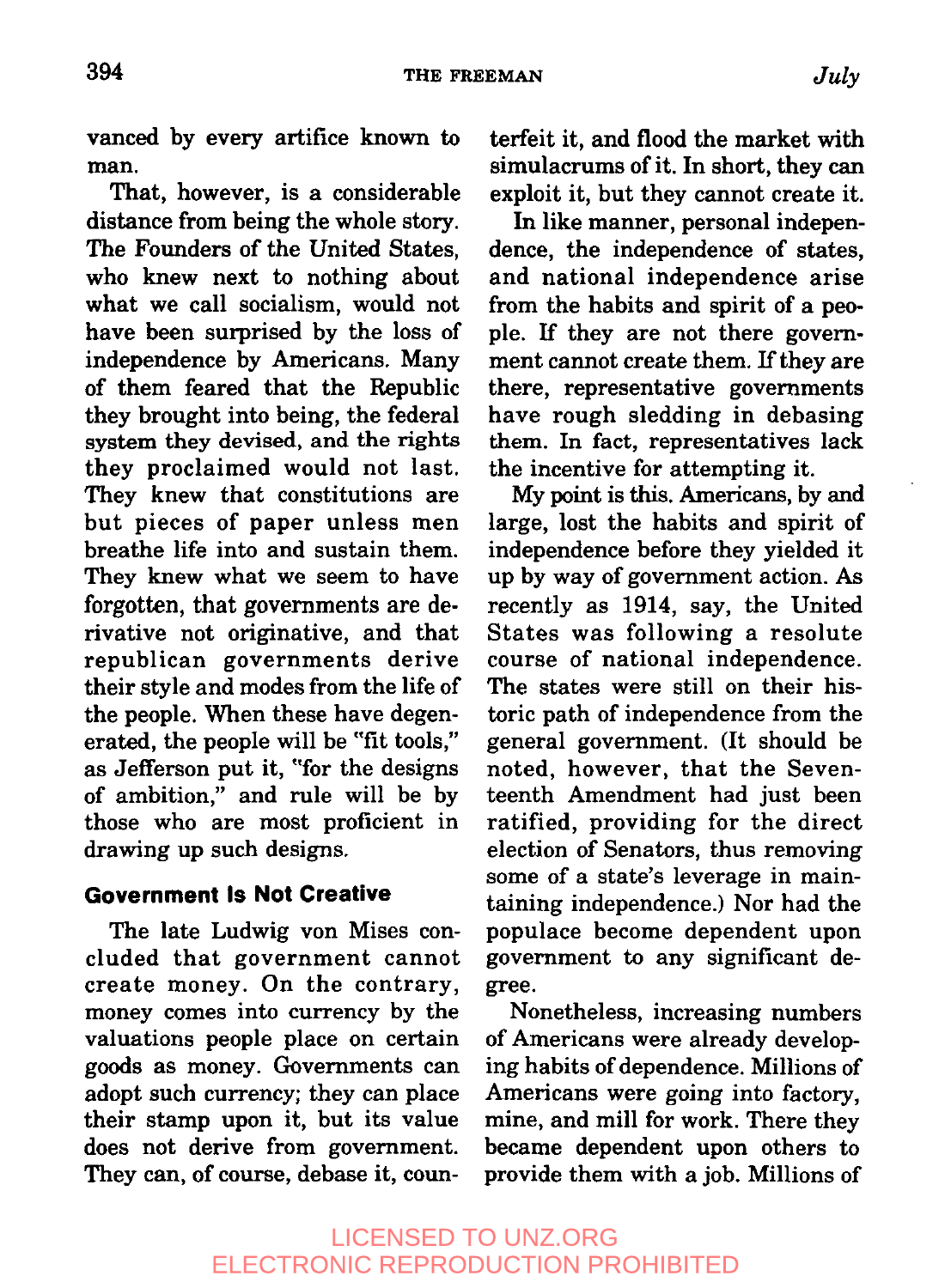others had become or were becoming share croppers and tenant farmers. These depended upon the landlord for housing, land, and for much of the capital with which to operate. In the absence of coercion, they were free, but to the extent that they remained in these conditions they became acclimated to dependence.

#### **Indebted and Dependent**

Living "on credit" became a way of life for many people. Farmers frequently borrowed against the forthcoming crop, not only for seed, fertilizer, and equipment but also for buying food and clothing. If the crop was not as large as anticipated, or if prices were lower, they would be unable to pay off the debt. Thus, they would go from year to year indebted and dependent upon the creditor. Wage-workers, too, often stayed in debt to storekeepers. "Easy terms" were becoming more generally available in the 1920s, and more and more people were availing themselves of the opportunity to "enjoy" new appliances and automobiles while they paid for them. Farmers borrowed from banks to buy farms, and many who got into straitened circumstances mortgaged their land and buildings to get money to operate. Businesses turned to credit for expansion. Indeed, by the late 1920s, an unprecedented number of people were trying to get rich on the basis of credit

by buying common stock "on mar-<br>gin."

Government did have a hand in this mounting dependence on credit. The Federal Reserve system fueled this credit binge by making easy money available on a large scale. (It was doing on a much broader scale what fractional reserve banking had been doing periodically for some time.) The habits of dependency were now widely formed and deeply ingrained.

The credit-fueled prosperity of the 1920s was like a house built upon sand. It could not stand when the storms of adversity came. The government gave, and the government took away. The Federal Reserve banks raised the rediscount rate and tightened the credit restrictions. A wave of selling hit the stock market, and as prices fell, more and more margin buyers had to sell. In the wake of the stock market crash in 1929, the house came tumbling down, so to speak.

Collectivist thought offered the solution that would be adopted. Habits of dependence prepared fertile soil in which collectivism could grow. In the 1930s, many people gladly availed themselves of one or more of the great array of programs which governments offered for aid and relief. Unionist collectivism made great strides as governments adopted policies promoting collectivist activity. Habits of dependence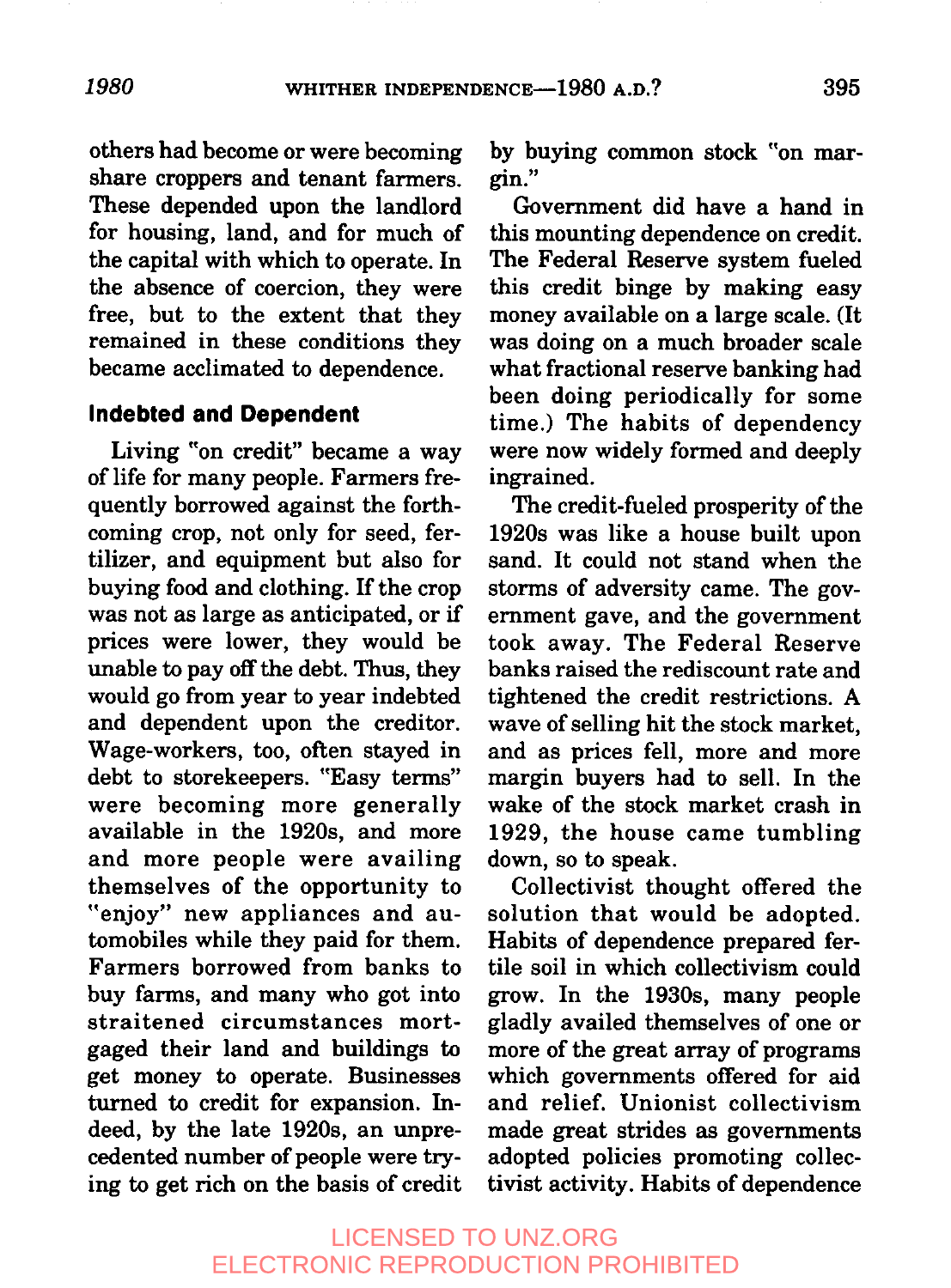were creased in the mold of permanence by the force which government intruded into the situation.

### **Stages of Dependency as Government Intrudes**

There has been a pattern to the yielding up and loss of independence in America. First came the development of habits of dependence. The spirit of independence, where it had been acquired, was not strong enough to resist the lure of the gains from dependence. In this first stage, to the extent that government played a role, it was usually remote and indirect.

The second stage is widespread dependence of people on government. This has taken hundreds of forms: a moratorium on mortgage payments, government guaranteed loans to business, government guaranteed loans for farmers and homeowners, crop subsidies, relief payments, privileges for collective action, social security, government decreed minimum wages, housing projects, school lunch programs, and so on, almost endlessly. Much of the dependence has become permanent, and living off government favors a way of life for many people.

The third stage is the loss of independence by the states. They have become increasingly dependent on the federal government. Many programs have been enacted by which Federal funds are made available

when states provide their portion of the funds. Highway building has become increasingly dependent upon Federal funds. Federal funds for schools have become an ever more important source of monies for these. So called revenue sharing by which Federal funds are parceled out to the states is one of the more recent of such activities. (Since the federal government has been operating with a deficit, it has had no excess revenue to share. It might better be called sharing in the proceeds of the mounting Federal debt.)

Though the states yield up much independence of action by participating in these programs, they have also lost much of their independence by Federal intrusion. The centralization of power in Washington has been accompanied by its decline in the states. By congressional enactments and court decisions uniform rules prevail in many areas throughout the United States. The states are losing much of their authority over city and local governments because there is so much direct Federal aid and control over them.

The independence of the states is important as an expression of local preferences and ways, the political reflex of an independent people. Its ultimate importance, however, is as a counterweight to the overweening power of the federal government. Power diffused is power contained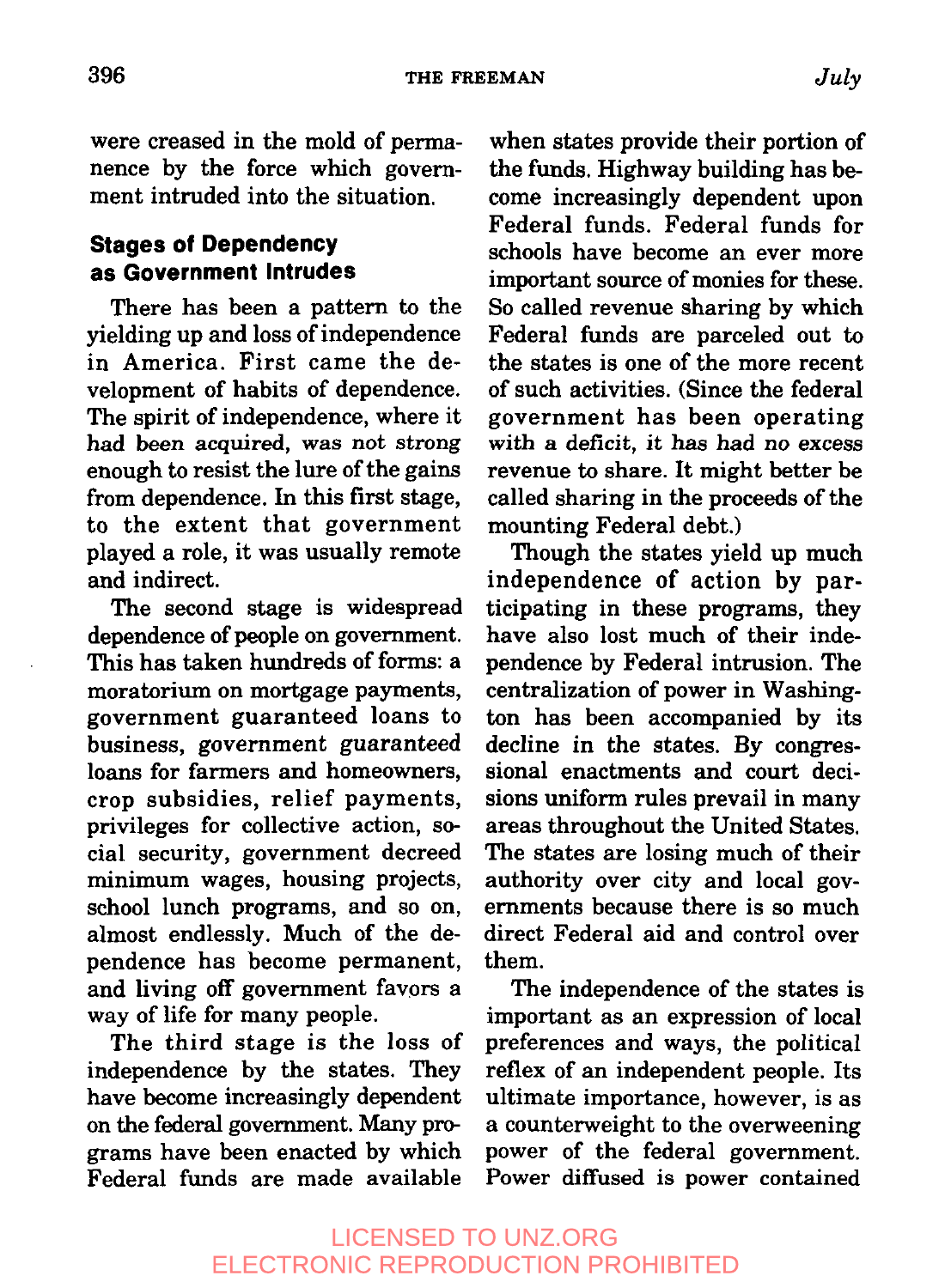and limited, the necessary condition for the liberties of a people. The intermingling of Federal and state power is hardly distinguishable from its being concentrated in one government and unrestrained.

The fourth stage, the yielding of national independence, hasbeen the result both of the general decline in the spirit of independence and of the thrust to collectivism. Since World War II, the United States has followed a course compromising and detrimental to national independence generally. By participating in the making of the United Nations Charter, joining the organization, and participating in its decisions and actions, the United States has committed itself, symbolically at least, to collective action. The United States has committed itself to a series of mutual security pacts which were nothing short of permanent alliances. These, and other international agreements, constitute entangling alliance. Many American leaders have come to expect that other nations will, or at least should, act with the United States against their own interests. The compromise of national independence has succeeded only thus far in proving that George Washington was right in his Farewell Address.

Whither independence in 1980, then? Much of it remains only in the memories of some of our older citizens. By their dependence upon government many have surrendered their independence for the promise of security. State and Federal action has been so intertwined, Federal control so vastly expanded, and local governments so drawn into a dependence on the federal government that what remains of state indepedence takes on the appearance of relics. National independence has been compromised, hamstringing the nation in international affairs with little compensating augmenting of power.

We have neglected the sage advice of the Founders, and we are reaping the consequences. Ask not for whom the bell tolls, as the poet said, the bell is tolling for the passing of American independence.

#### **Rekindling the Spirit**

I, for one, have no desire to attend a memorial service for American independence this Independence Day, 1980. The recalling of the signing of the Declaration of Independence can have but one useful purpose-to kindle anew the spirit of independence which gave rise to the events which we bring to mind. Better that the day should pass unnoticed, however, than that it be utilized simply for the call for some kind of political action. There is undoubtedly much political action needed to undo much of what has been done in the last half century or so. There was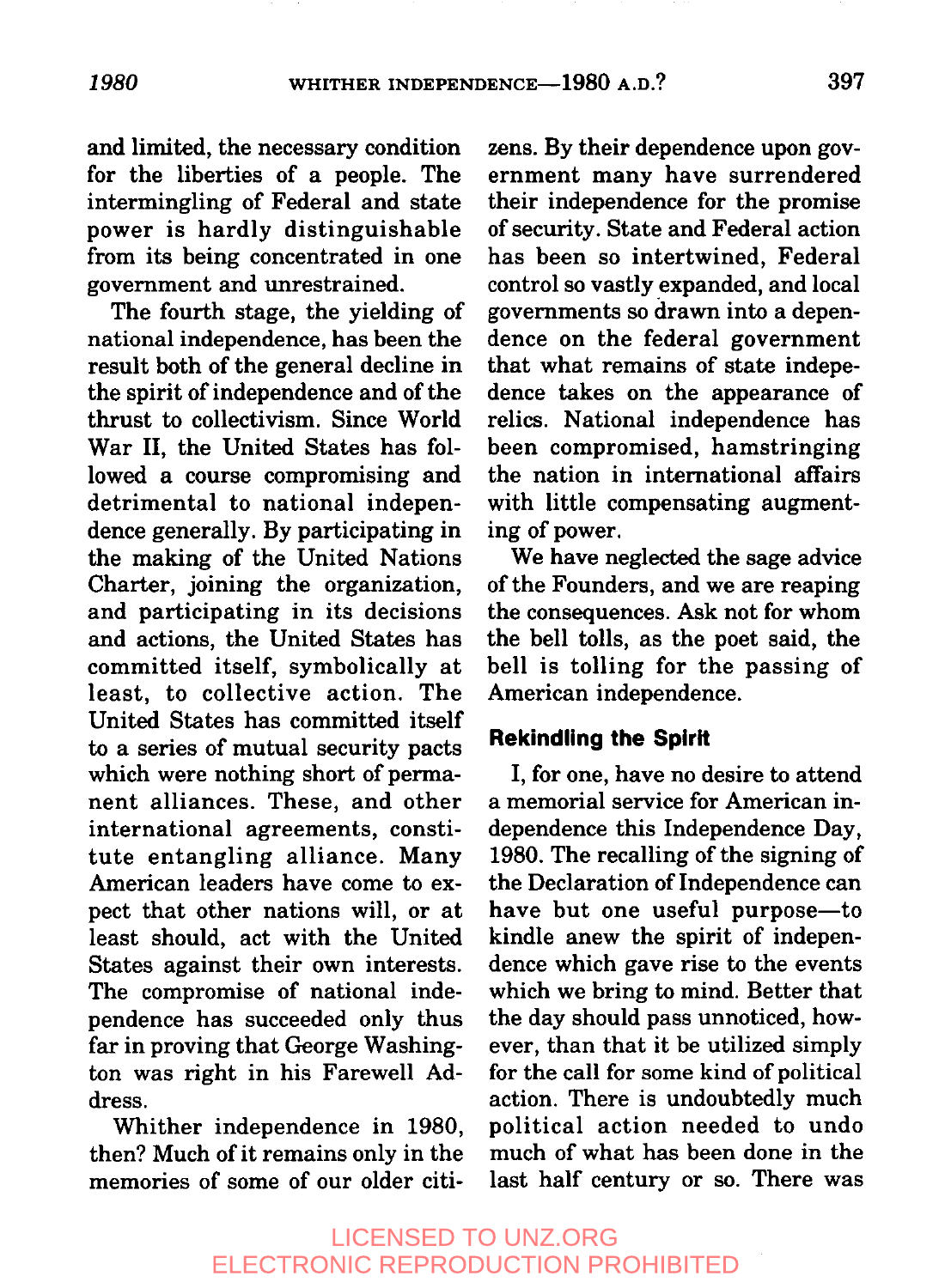much political activity which preceded and followed the signing of the Declaration of Independence.

But political activity from a people whose dependence has rendered them subservient would be little to the purpose. Republican government can hardly rise above its source in the people. It is the spirit of independence which produces independence. It is the habits of independence which maintain it. If we wait until the Federal Reserve system has been abolished to retire our personal debts, we will never be prepared to favor its abolition. If we wait to practice independent habits until the programs which foster our dependence are abolished, we could not endure it when it happened. When we have men who have resolutely trod the path of personal independence we shall have men who are worthy of political office, because they will be men, by and large, who do not want it. Then, we will have political action to the purpose.

#### A Blessing in Disguise

**IDEAS ON**

**LIBERTY** 

THE great truths of humanity do not spring newborn to each new generation. They emerge from long experience. They are the gathered wisdom of the ages. They are renewed in times of conflict and danger. In this sense, the current challenge to our political institutions may prove to be a kind of blessing in disguise. If the times in which we are now living do not bring a further understanding of the great traditions of our civilization and a deeper desire to affirm them, we are not worthy of our heritage.

E. SMYTHE GAMBRELL, "Our Principles of Freedom Must Stand"

## LICENSED TO UNZ.ORG ELECTRONIC REPRODUCTION PROHIBITED

Benjamin Franklin believed that personal independence was essential to individual morality. George Washington believed that national independence was essential to right action by nations. Thomas Jefferson believed that only those men who looked up to Heaven for their wellbeing would keep alive the love of liberty. Their vision of independence is surely worth recalling, and a day on which the spirit was rekindled would be worth celebrating.  $\qquad \qquad \circledR$ 

#### **~FOOTNOTES~**

IHenry S. Commager, *Documents of American History,* vol. I (New York: Appleton-Century-Crofts, 1962, 7th ed.), p. 209.

aQuoted in Vernon L. Parrington, *The Colonio2 Mind* (New York: Harcourt, Brace and Company, 1954), p. 353.

**aEdwin** H. Cady, ed., *Literature of the Early Republic* (New York: Holt, Rinehart **and** Winston, 1950), p. 311.

<sup>4</sup>Gerald N. Grob and Robert N. Beck, American Ideas, vol. I (New York: Free Press of Glencoe, 1963), p. 126.